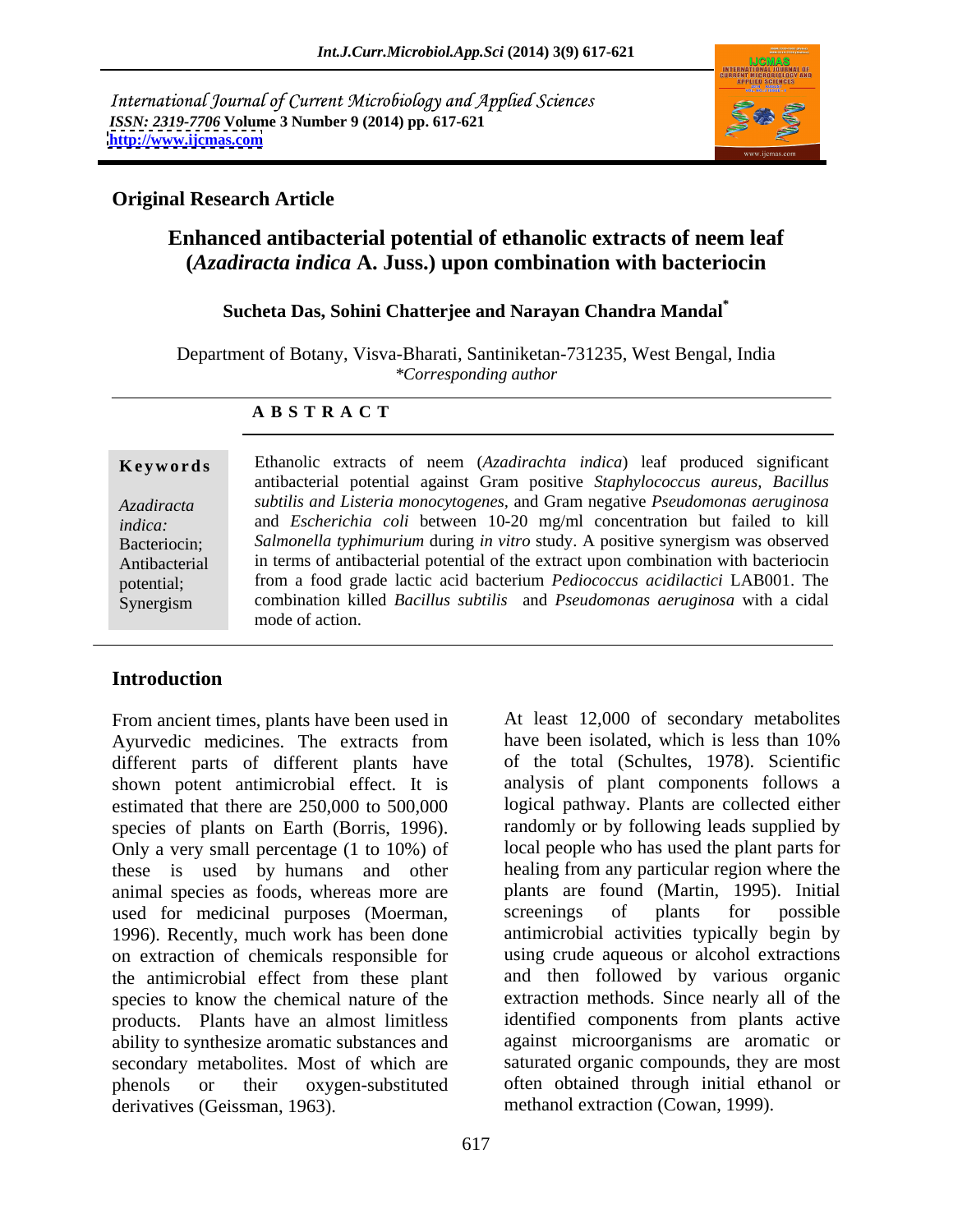Neem is one of the most useful traditional medicinal plants in India. It has been described as *Azadirachta indica* as early as 1830 by De Jussieu. Common people use the paste of neem leaves at itching site without knowing any scientific reason. The *Calculture CAzadiracta indica*, L.) were collected from biological activities of neem leaf extracts<br>the local area Its identification was have been reviewed beautifully by Biswas et al. (2002). Clinical studies with the dried neem leaf extract showed its effectiveness to cure ringworm, eczema and scabies. Lotion derived from neem leaf, when locally applied, can cure these dermatological dieases within 3-4 days in acute stage or a Collected leaves were washed properly, air fortnight in chronic case. dried, coarsely powdered and were subjected

A paste prepared with neem and turmeric kept in proper container and labelled was found to be effective in the treatment of properly. 5 gram of the air dried and scabies within 3-15 days of treatment coarsely powered plant materials were without any adverse effect. It is proved that extracted for overnight with 50 ml ethanol extracts of neem leaf contain certain solution under shaking condition. The compounds like nimbidine, cyclic concentrated extract was then centrifuged at trisulphide, cyclic tetrasulphide with a wide 10,000 rpm for 10 min. The liquid extract spectrum of antibacterial action against was subjected to evaporation for drying and Gram- positive and Gram-negetive bacteria. Recently the potential of neem leaves against human pathogenic and drug resistant strains of bacteria have been evaluated by Sarmiento *et al.* (2011) and Margathavalli *et* 

Recently there are several reports of using herbal derivatives (in both crude and *typhimurium* MICC 98, *Pseudomonds*<br>aeruginosa MTCC 741 and *Escherichia*. extracted active form) with bacteriocin for<br>Coli MTCC 1667) used in this study were increase the antimicrobial potency or probiotic efficiency or to be used as food

Synergism is one such way where an interaction arising between two or more factors or agents that produce an effect<br>strategy of their individual **Source of Bacteriocin** greater than the sum of their individual effects. In the present study combined effect of bacteriocin and extracts of neem leaf has **Bacteriocin** produced by a strain of factic been tested. This will help to make a formulation, during microbial infection on skin and mixing the extract with bacteriocin.

## **Materials and Methods**

### **Collection of plant material**

Fresh leaves of the healthy neem plants (*Azadiracta indica,* L.) were collected from the local area.Its identification confirmed by Dr. S.Mondal, Angiosperm Taxonomist of the department of Botany, Visva-Bharati. A voucher specimen is kept in the departmental Herbarium. Preparation of Crude Extracts

to extraction. Powdered plant materials were dried extracts were kept at 4<sup>o</sup>C.

### **Test micro-organisms**

*al* (2012). 657, *Staphylococcus aureus* MTCC 96) and preservatives.<br>
bacteria were grown and maintained on Three Gram positive (*Bacillus subtilis* MTCC 121, *Listeria monocytogenes* MTCC three Gram negative bacteria ( *Salmonella typhimurium* MTCC 98, *Pseudomonas aeruginosa* MTCC <sup>741</sup> and *Escherichia. Coli* MTCC 1667) used in this study were procured from Institute of Microbial Technology, Chandigarh. All the pathogenic Nutrient broth or agar medium at  $37^{\circ}$ C with <sup>o</sup>C with regular transfer.

### **Source of Bacteriocin**

Bacteriocin produced by a strain of lactic acid bacterium *Pediococcus acidilactici* LAB001 was purified from 24 h grown culture in MRS broth at 30<sup>o</sup>C following the <sup>o</sup>C following the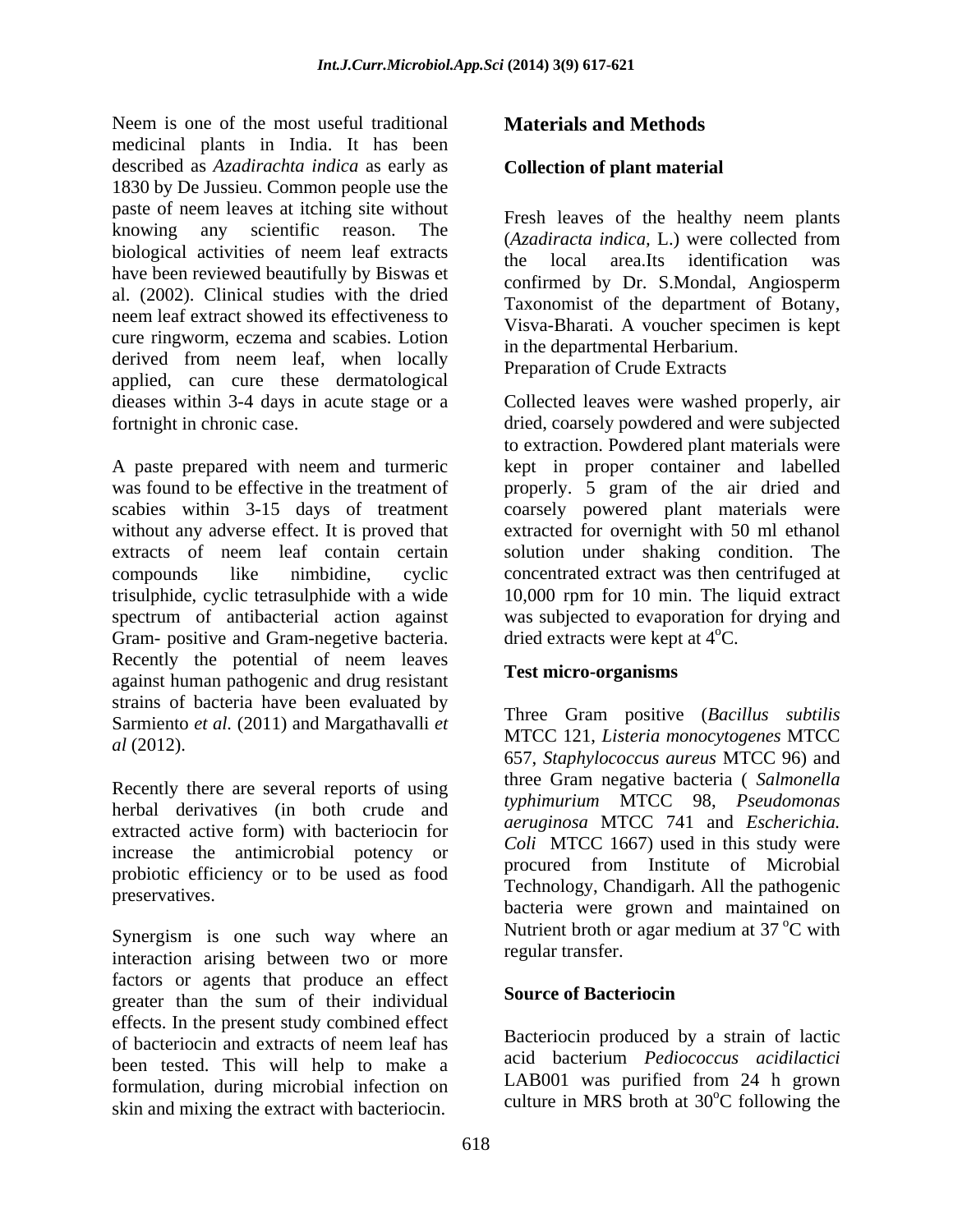method of Yang *et al.* (1992). Identification of the bacterium was confirmed by suitable dilution. Plates were incubated for morphological, biochemical and molecular 24 hours at 37°C. As dried ethanolic extract characters (Das, 2014).The isolation of neem leaf was dissolved in non-toxic procedure and detail growth conditions of organic solvent DMSO, its effect was also the strain was described earlier. The bacteriocin produced was a 13.7 KD protein (Das, 2014). **Results and Discussion** 

The sensitivity of the selected bacteria to the diffusion method (Bauer *et al.* 1966). A negative groups except Salmonella solution of extract with a concentration of  $typhimurium$  at different concentrations 100 mg/ml in DMSO was prepared. bacteria were spread over the prepared nutrient agar plates by sterile cotton swab. extract (0 to 100 mg/ml) were poured into the wells on the nutrient agar plates and

of colony forming units by treating the test (MIC amount) and bacteriocin (2000AU) leaf extract and bacteriocin (2000AU) were mixed properly in an eppendroff tube concentrations into the actively growing (12 h) cultures of *Bacillus subtilis* and taken out at  $0$  (control), 6, 12, and 24 h interval after addition of the test compounds

and plated onto nutrient agar plates after studied in a similar way.

## **Results and Discussion**

**Antimicrobial study** Ethanolic extracts of shade dried and plant extract was evaluated by agar well belonging to both Gram positive and Gram Overnight broth cultures of pathogenic 10 mg/ml concentration in case of Gram 0.04 ml of different concentrations of the combined effect of neem leaf extract and were incubated at 37<sup>°</sup> C for 24 hours. At the bacterium *Pseudomonas aeruginosa* were end of incubation diameter of inhibition taken (Table 2). CFU count was made by zones around the wells were measured treating the test bacteria with bacteriocin against each concentration. (2000AU) alone, neem leaf extract at its **Assessment of antimicrobial combination**  extract (MIC amount) and bacteriocin Effect of antibacterial potential of neem leaf<br>extract against S, *aureus* was 10 mg/ml and extract, bacteriocin and a combination of the same against *P.aeruginosa* was 20 both was assessed by counting the numbers mg/ml. After 24 hours incubation, the bacteria with bacteriocin (2000AU) alone, became  $10^4$  in case of *B. subtilis* and  $10^5$  in neem leaf extract at its MIC, and a case of *P. aeruginosa* when treated only combined mixture of neem leaf extract with neem leaf extract. In case of only (Ray *et al.* 1999). Equal volume of neem became around  $10^5$  and  $10^6$  per ml and the mixture was introduced at suitable very fast. It is somewhat comparable with a Pseudomonas aeruginosa. Aliquots were *Pediococcus* spp could kill only Gram powdered neem leaves showed antibacterial activity against all the tested bacteria negative groups except *Salmonella typhimurium* at different concentrations (Table 1). The inhibition zone was found at positive bacteria and 20 mg/ml in case of Gram negative bacteria. To know the bacteriocin, one Gram positive bacterium *Bacillus subtilis* and one Gram negative MIC, and a combined mixture of neem leaf (2000AU). The MIC value of neem leaf extract against *S. aureus* was 10 mg/ml and number of viable cells in terms of CFU  $5 \text{ in}$ in bacteriocin treatment the number of CFU  $5$  and  $10^6$  per ml  $6 \text{mm}$  m per ml respectively for the bacteria. This reduction in number with time was gradual and not static mode of action. In general most of the bacteriocin derived from the genus positive bacteria (Drider et al., 2006)but the bactericin derived from the present strain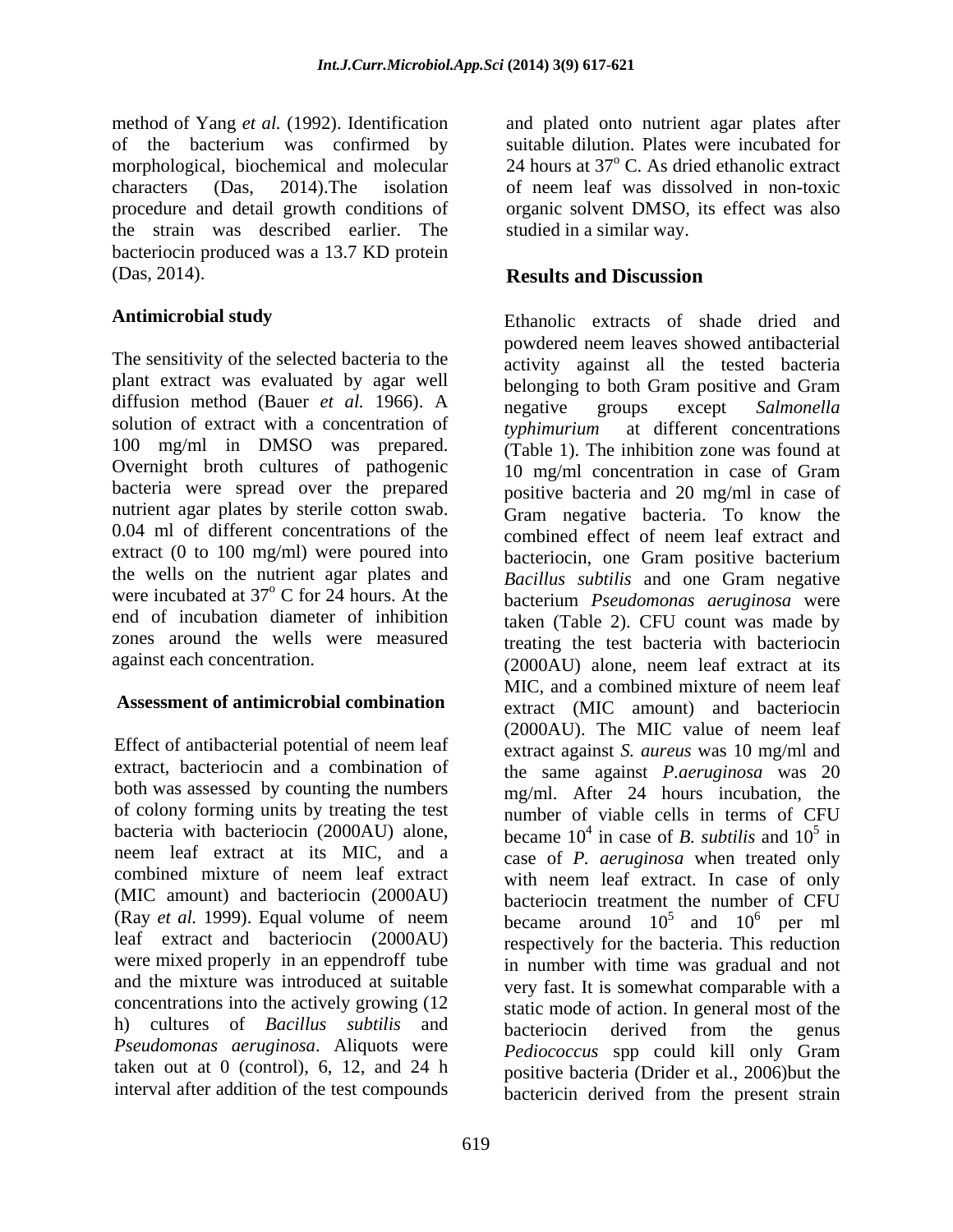*P.acidilactici* LAB001 could kill Gram infecting *S.aureus,* food borne as well as negetive *P.aeruginosa to some extent.* food spoilage pathogen *L.monocytogenes* However, during the treatment with mixture but also it kills endospore forming *B. subtilis*  of neem leaf extract and bacteriocin the very effectively. The extract although could number of viable cells decreases drastically. kill Gram negative *E. Coli* and *P.*  Neem leaf extract or bacteriocin showed *Aeruginosa* but failed to kill a strain of *S.*  bacteriostatic mode of action but their *typhimurium* MTCC98. Bacteriocin derived combined effect exhibited bacteriocidal from lactic acid bacterium *P. Acidilactici*

From the results presented in Table 1 and Table 2 it is found that crude ethanolic extract of neem leaf not only kills surface

mode of action. The same state of action. The LAB001 isolated from ready to eat meat product enhanced the potentiality of the extract significantly thus increased the prospect of its application.

**Table.1** Antibacterial activity of ethanolic extract of *Azadirachta indica* leaves at different concentrations (mg/ml)

| Microorganisms               | Zone of Inhibition                                   |  |  |  |                      |                           |                               |            |                       |               |     |
|------------------------------|------------------------------------------------------|--|--|--|----------------------|---------------------------|-------------------------------|------------|-----------------------|---------------|-----|
|                              | Concentration of the crude neem leaf extract (mg/ml) |  |  |  |                      |                           |                               |            |                       |               |     |
|                              |                                                      |  |  |  | $30 \mid 40 \mid 50$ |                           | $\vert$ 60                    | $\sqrt{2}$ |                       | 90            | 100 |
| <b>Bacillus subtilis</b>     |                                                      |  |  |  |                      | <b>。   ++  +++    +</b> - | │ ┼┼┼ │ ┼┼┼ │ ┼┼┼ │ ┼┼┼ │ ┼┼┼ |            |                       |               |     |
| Listeria monocytogenes       |                                                      |  |  |  |                      |                           | $+ +$                         |            |                       |               |     |
| Staphylococcus aureus        |                                                      |  |  |  |                      |                           | $^{+++}$                      |            | +++   +++   +++   +++ |               |     |
| E.coli                       |                                                      |  |  |  |                      |                           | $+ +$                         |            | $+ +$                 | .   +++   +++ |     |
| Pseudomonas aeruginosa       |                                                      |  |  |  |                      |                           |                               | $++$       | . ++                  | $+++$ $+++$   |     |
| $Salmonella typhimurium$   - |                                                      |  |  |  | $\blacksquare$       |                           |                               |            |                       | $\sim$        |     |

(-): no inhibition ;( $\pm$ ): very little inhibition; (+): inhibition zone diameter upto 7 mm.; (++): inhibition zone upto 12mm.; (+++): inhibition zone more than 12mm. Results are average of at least three observations.

**Table.2** Effect of neem leaf extract, bacteriocin, and a combination of neem leaf extract and bacteriocin on actively growing culture of *Bacillus subtilis* and *Pseudomonas aeruginosa.* Results are average of three observations

| Treatment           |                 |                          |                  |         |                 | Number of colony forming units per ml |                               |                   |
|---------------------|-----------------|--------------------------|------------------|---------|-----------------|---------------------------------------|-------------------------------|-------------------|
| combination         |                 |                          |                  |         |                 |                                       |                               |                   |
|                     |                 | <b>Bacillus subtilis</b> |                  |         |                 |                                       | $\mid$ Pseudomonas aeruginosa |                   |
|                     | 0 <sub>hr</sub> | -6 hr                    | 12 <sub>hr</sub> | $24$ hr | $\vert$ 0 hr    | 6 hr                                  | 12 <sup>hr</sup>              | 24 <sub>hr</sub>  |
| <b>DMSO</b>         | $2x10^8$        | $1.7x10^{8}$             | $1.2x10^8$       |         | $7\times10$     | $6.8\times10^8$                       | $6.8\times10^{8}$             | $6.6\times10^{8}$ |
| Neem leaf extract   | $2x10^8$        | $10^6$                   | 6x10             | ΙV      | 10 <sup>8</sup> | $10^7$                                | 10 <sup>6</sup>               |                   |
| Bacteriocin 2000AU  | $2x10^8$        | $5x10^{\circ}$           |                  | ιv      | 10 <sup>8</sup> | $2x10^7$                              | $10^7$                        |                   |
| Neem leaf extract + | $2x10^{\circ}$  | 3x10'                    | 5x10             |         |                 | $2x10^\circ$                          | 8x10                          | ∗⊽                |
| Bacteriocin         |                 |                          |                  |         |                 |                                       |                               |                   |